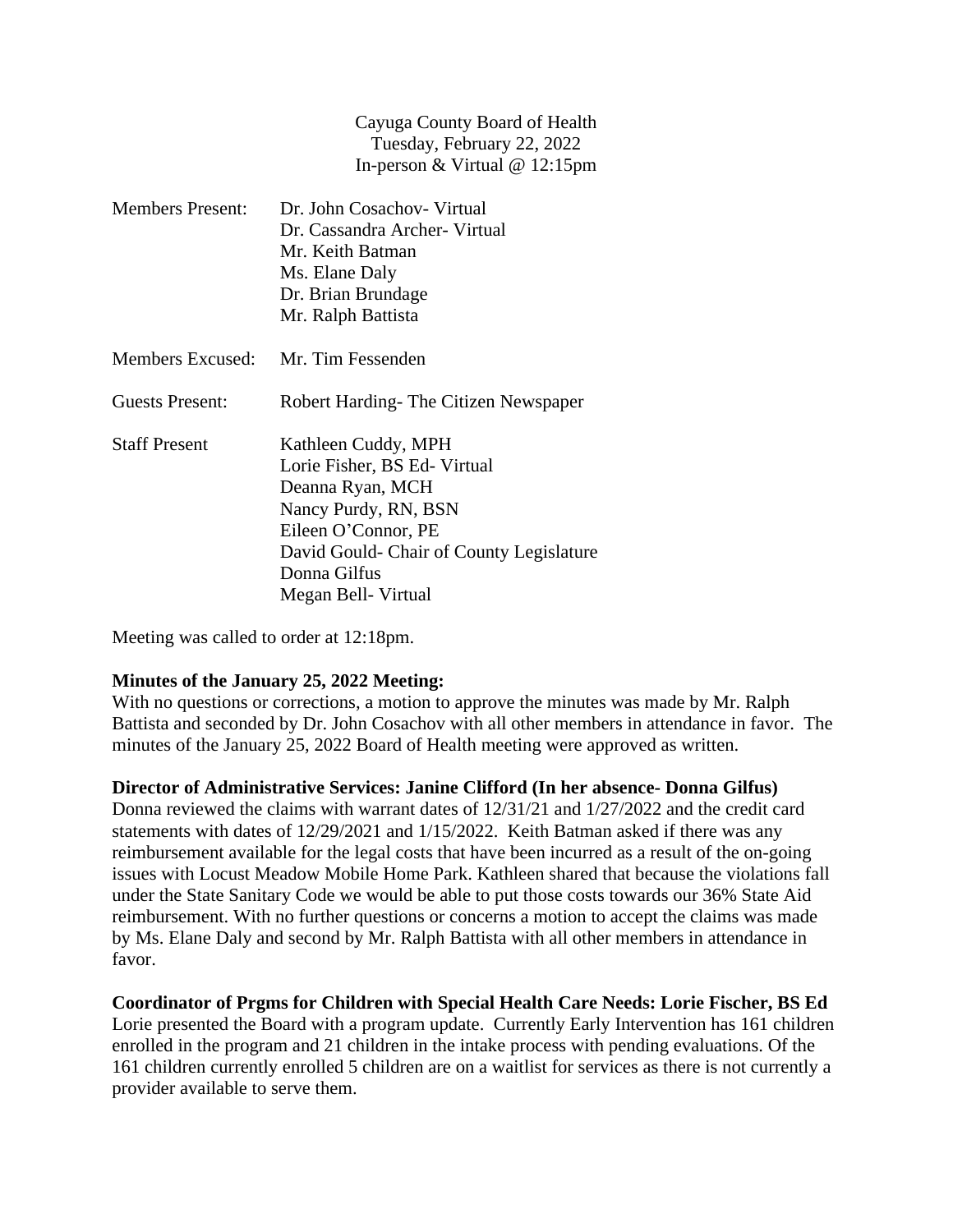Preschool Special Education program currently has 225 actively enrolled with over 30 children waiting for their initial meeting to take place and of the 225 enrolled children 40 are on a waitlist waiting for various services. There are 16 children waiting for an available speech provider, 17 are waiting for an available special education teacher, 2 are waiting for a physical therapy provider, 3 are waiting for an OT provider and 6 children are waiting for a special education classroom (i.e. Gavras Center). Lorie shared that these children on the waitlist will most likely not get any service before the end of the school year.

Child Find which is the monitoring program for children at risk of developing a delay has currently 106 active children.

Lorie shared that 2021 saw the highest number of referrals in her 16 years with the programs. Early Intervention is also beginning the transition to a new statewide web based reporting system. This transition will include significant training for her staff as well as providers.

Elane asked Lorie if the children on the waitlist would be served in the ordered they were placed on the list and Lorie shared that unfortunately that is not always the case. Providers have the ability to choose the areas in which they want to serve, so often if a child is outside the area the provider is willing to serve then they will have to wait until there is a provider able to serve the area they are in. Lorie shared that for Early Intervention families the service coordinators try to get creative with getting some type of beneficial service in place for the family and also provide the families with various strategies that they can do on their own.

## **Public Health Director: Kathleen Cuddy, MPH**

Kathleen shared that in regards to COVID we are still working on vaccination clinic and are currently participating in the State's Vax to Kid campaign. Currently testing does not appear to be a significant need in our community. Emergency Management Office is working to get test kits distributed throughout our community. Isolation and Quarantine continues to be done solely by the State contact tracers and the local Health Department focuses mainly on answering questions that may come in from the community. Hospital numbers are beginning to go down but we are still reporting some deaths. Our current situational update will be decreased from daily to three times a week.

We are working on filling some of the vacancies that we have at the Health Department. We are also focusing on getting back to chronic disease programs and focusing our attention on our mandatory programs.

Dr. Archer asked if we know what the percentage of children vaccinated ages 5- 18. Kathleen was not 100% sure but she thought roughly 27% for children aged 5-11 and that ages 12 and up is a bit higher. The Board asked if we have been seeing a good turnout at our clinics. Nancy shared that we are still seeing some people coming in for  $1<sup>st</sup>$  and  $2<sup>nd</sup>$  doses and we continue to offer clinics in the southern end of the county and the northern end.

Dr. Archer asked if we have done a survey in conjunction with school districts targeting specifically the unvaccinated population asking what is holding them back. Kathleen shared that we have not done a specific survey in conjunction with the school districts, but we are working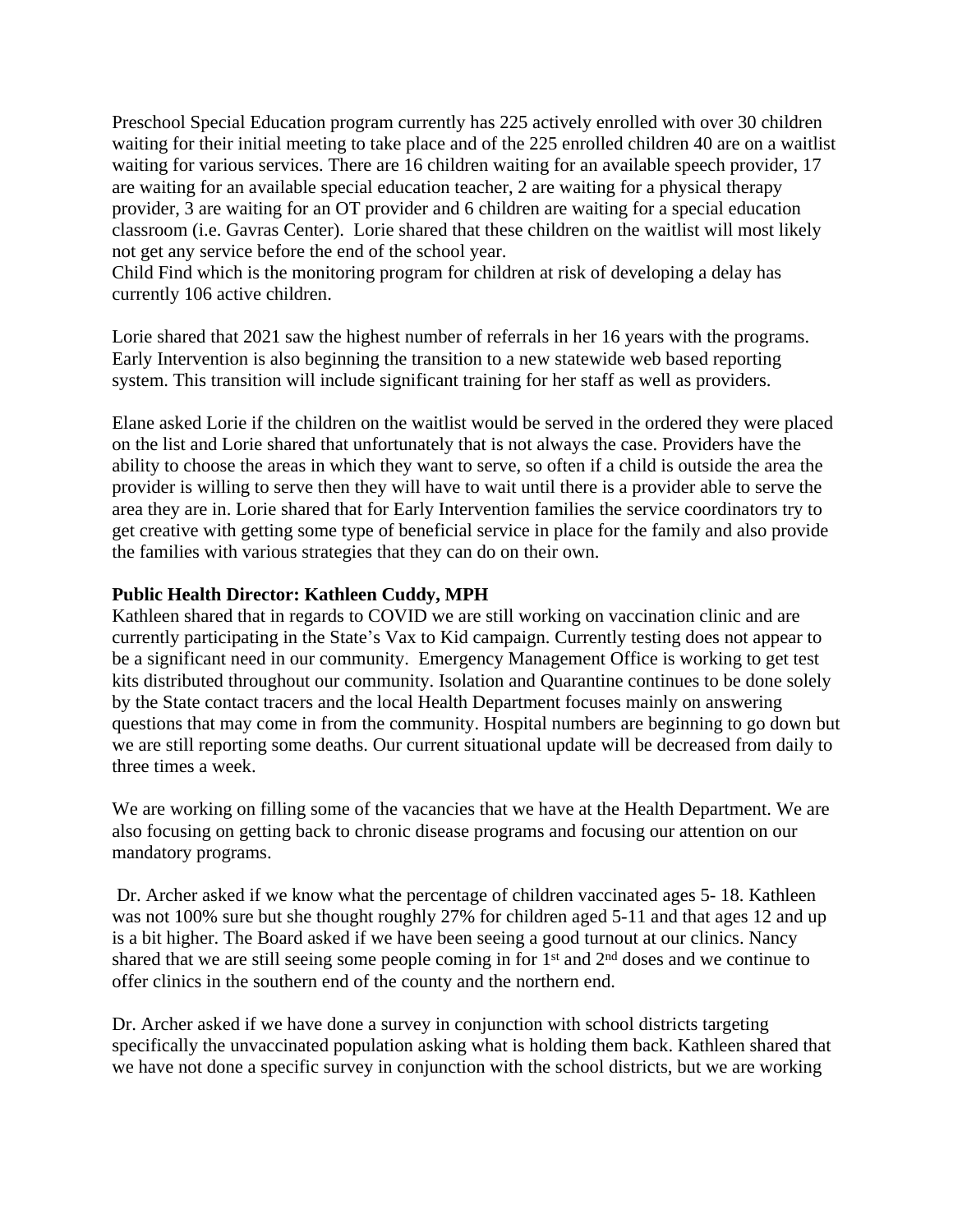with a marketing company and will be launching a COVID vaccination campaign soon utilizing some funding we received from the State.

Elane asked Vax for Kids campaign was. Kathleen shared that is a statewide campaign being run by the State Health Department and local health departments can choose to partner with the State and it just allows for more cross promotion of upcoming clinics.

Ralph asked about testing availability for those individuals wishing to visit loved ones in nursing homes. Kathleen shared that the Health Department did receive a supply of at-home test kids and they did reach out not only to our senior living facilities but also our regulated facilities such as nursing homes and provided them with test kits if they expressed a need.

## **Supervising Public Health Administrator: Deanna Ryan, MCH**

Deanna provided additional information about the COVID vaccine campaign the Health Department is working on. The strategic campaign is focused on the lowest vaccinated population our community which 20, 30 and 40 year olds. This age group also typically tends to be the parent/guardian of younger children as well. The ad will run in all venues: print, social media, radio and TV.

Deanna shared that prior to COVID the Health Department had completed a grant application for a new five year grant of the Healthy Neighborhoods program. We recently received notification that we were awarded another 5 year grant cycle. Healthy Neighborhoods focuses on injury prevention through home assessments and the Health Department previously worked in partnership with the Community Health Network and Auburn Fire Department. The previous grant cycle focused on homes in the City of Auburn, Town of Locke and the Village and Town of Moravia. This new grant cycles focuses on homes in the City of Auburn, Town of Montezuma and the Town of Mentz which includes the village of Port Byron. The new grant cycle begins April 1, 2022 and we are working on getting the work plan and budget in place.

The Health Department was also awarded a new Lead Poisoning Prevention grant called the Childhood Lead Poisoning Prevention Program. This is a State grant and the focus in prevention prior to a child be lead poisoned. This grant pays for staff and training and education workshops that homeowners/landlords could participate in and may also allow for assistance with purchasing supplies to help in lead abatement. (i.e. paint, windows) Staff will being going in primarily to units that have a child living in them, but if the landlord is willing the goal would be to remedy all the units to prevention any future hazard should a child come to live in one of the other units as well. Elane shared that cooperation from landlords would be key in this. Kathleen shared that funding such as this is what our lead task force has been working towards for many years and it is exciting to see it come to fruition.

# **Director of Community Health Services: Nancy Purdy, RN, BSN**

Nancy had nothing additional to report on this month.

# **Director of Environmental Health: Eileen O'Connor, PE**

Eileen reviewed the Hearing and Consent Orders: Mesa Grande Taqueria- Auburn (C)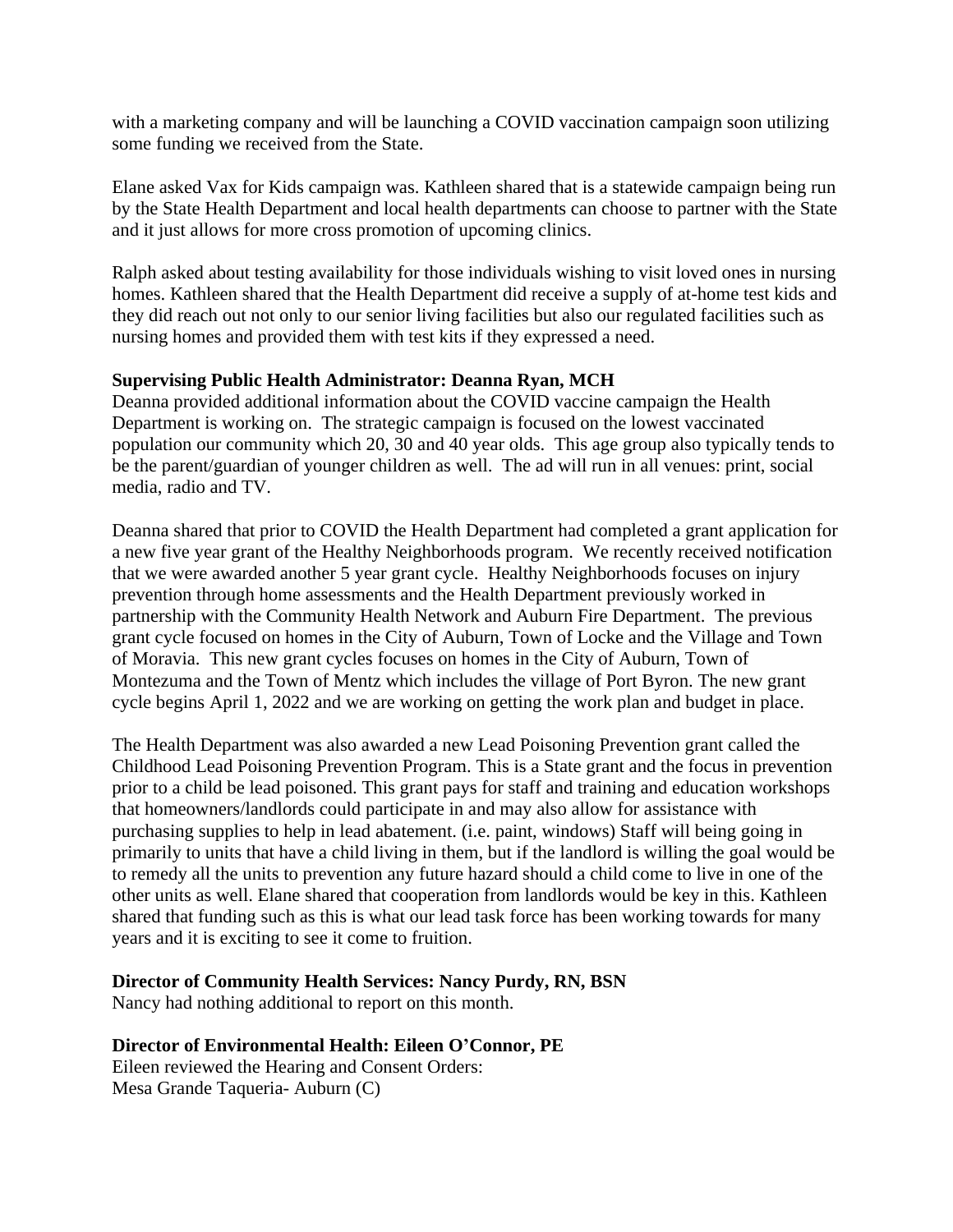Kostas Bar and Grill- Auburn (C) Holiday Inn- Auburn (C) I.O.O.B. Club- Victory (T) Ichiban- Auburn (C) Ontario Orchards Fall Jamboree- Sterling (T) Village of Moravia Water System- Moravia (T) Emerson Swimming Pool-Auburn YMCA- Auburn (C)

A motion to approve the hearing and consent orders was made by Dr. Brian Brundage and seconded by Mr. Ralph Battista with all members in attendance in favor.

Eileen requested that the Board re-appoint Mr. Jim Beckwith to the Board's Variance committee. Mr. Jim Beckwith has been on the variance committee for a number of years and is willing to be re-appointed for another 3 year term. He is a very active member of OWLA. A motion by Dr. John Cosachov and second by Dr. Brian Brundage with all other members in attendance in favor.

Eileen updated the Board on some changes the State has made in regards to migrant labor housing. For several years we have only had one migrant labor camp in our county, but in recent years that number increased to 4 facilities. In addition, last year the State made changes to the definition of migrant labor housing. Previously in order to be considered a camp there had to be 5 or more migrant laborers being housed there. Now the definition states that it is considered migrant labor housing if 1 or more migrant laborers are residing there. This adjustment by the State will increase the workload for the environmental health division as we work with these new facilities to come into compliance.

Eileen reminded the Board that the Locust Meadow Mobile Home Park is set to be auctioned off by the County on March 10<sup>th</sup> at 10:00 am on the steps of the County Court House. Eileen shared that if no one purchases the mobile home park the Health Department will have to take steps to close the park down and individuals residing at the park will need to vacate the park.

Periodically during storm events like the one this past weekend, Wells College is unable to produce water due to the high turbidity of the water entering the plant. This weekend was one of those times. When the raw water turbidity is elevated the plant is not able to treat the water to the level necessary to make it meet standards for drinking water. After two days of not being able to produce water, they were very close to being out of potable water. There has been much discussion over the years about finding a solution to this ongoing problem. The College apparently would like to no longer be a water provider to the village, but the village has been reluctant due to costs to select an alternative. Eileen is hoping to convene a meeting with the necessary interested parties to move forward in finding a solution.

Kathleen shared that she sent the CAFO permit comment letter from the Board to DEC. The Board decided to have a special meeting on Tuesday, March 8<sup>th</sup> to have a discussion regarding water quality and related projects currently underway in the county. The meeting will be at 12:15 pm. Elane also asked Eileen about the 303(d) list. Eileen explained that this is a list of water bodies that do not meet their intended uses that DEC must provide to the EPA periodically. There had been discussion as to whether Owasco Lake should be on that list as it may result in a